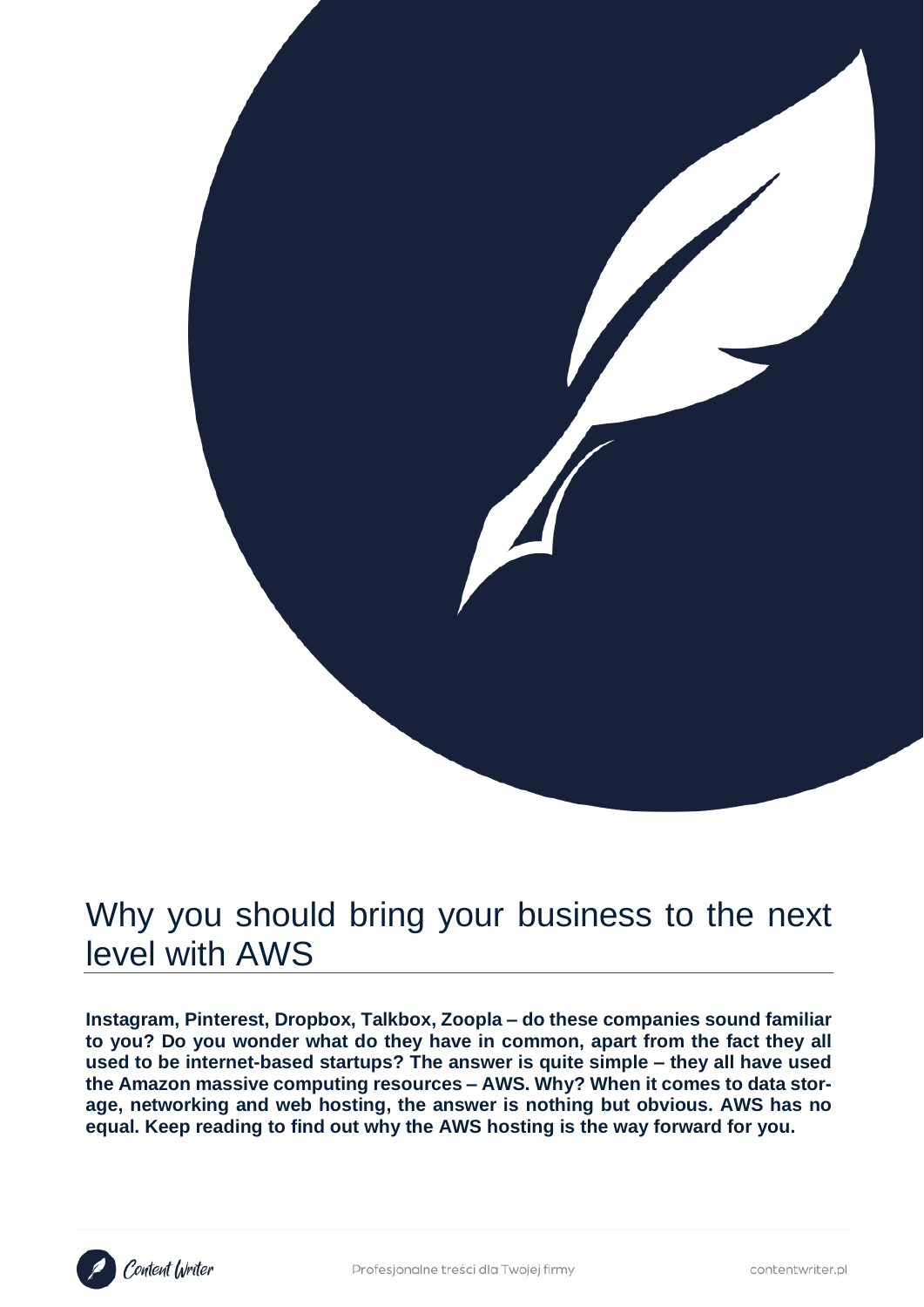### What is this hype all about?

Web hosting was added to Amazon services in 2006. Amazon was actually the first to enter the cloud services space. The AWS cloud computing platform has all the possible offerings: IaaS (*infrastructure as a service*), PaaS (*platform as a service*) and SaaS (*software as a service*). More than 160 fully featured services from data centers are now close at startups', enterprises' and government agencies' hands.

### Who is AWS for?

#### **Amazon Web Services has been created to improve and power businesses' infrastructure, to lower their costs and make them more agile at the same time.**

Most of AWS clients are companies who aim for growth and scalability in a serious way, as well as those searching for enterprise grade web hosting.

### Services within AWS

Amazon's data centers are located all over the world. The AWS portfolio includes a wide range of services. They all fall into one of four categories: Compute, Databases, Storage and Content Delivery and Networking. A great thing is that you can manage all four fields with admin controls. You can easily access the admin panel through a secure web client. The core AWS services are:

- Web hosting.
- Application and SaaS hosting command-line tools and software development kits for deploying and managing services and applications. Software development kits are available in various programming languages.
- Mobile Applications a variety of tools and services for mobile app developers.
- IoT services a back-end platform to manage IoT devices. Hardware for IoT functionality.
- Storage and backup services Amazon Simple Storage Service for data backup and analytics; Amazon Elastic Block Store for persistent data storage and Amazon Elastic File System for managed cloud-based file storage. Amazon also offers storage transport devices like AWS Snowball and Snowmobile.
- Development and test environments.
- Computing virtual servers for compute capacity tailored to specific workload types.
- Security AWS Identity and Access Management tool for cloud security. AWS Organizations for managing policies for multiple AWS accounts. Also protecting from DDoS attacks.
- Media Distribution and Content Delivery among the others, messaging services for apps and users.
- Social Networking Amazon Virtual Private Cloud to control a virtual network. AWS load balancing tools like Network Load Balancer and Application Load Balancer.